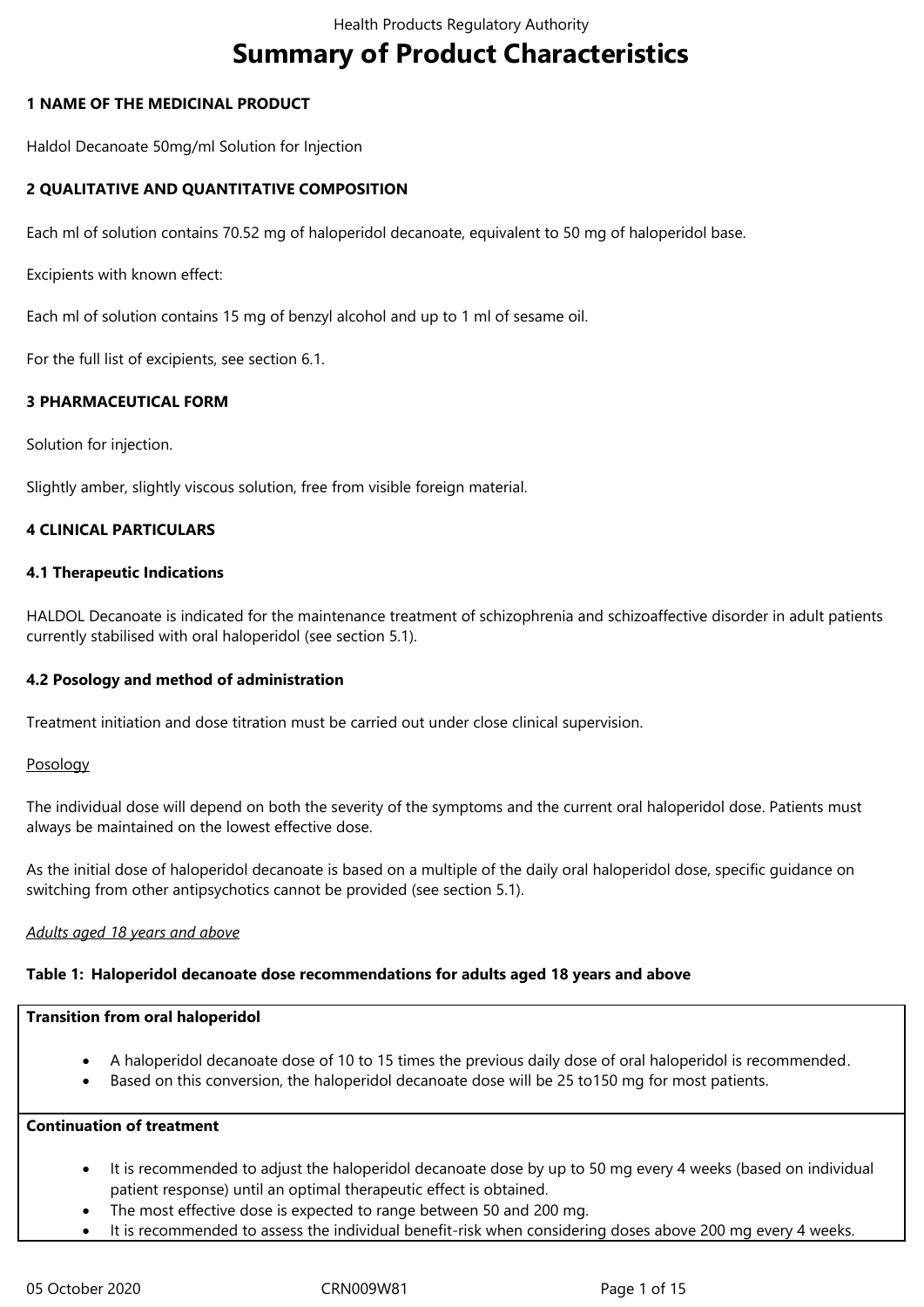A maximum dose of 300 mg every 4 weeks must not be exceeded because the safety concerns outweigh the clinical benefits of treatment.

#### **Dosing interval**

- Usually 4 weeks between injections.
- Adjustment of the dosing interval may be required (based on individual patient response).

#### **Supplementation with non‑decanoate haloperidol**

- Supplementation with non‑decanoate haloperidol may be considered during transition to HALDOL Decanoate, dose adjustment or episodes of exacerbation of psychotic symptoms (based on individual patient response).
- The combined total dose of haloperidol from both formulations must not exceed the corresponding maximum oral haloperidol dose of 20 mg/day.

#### *Special populations*

## *Elderly*

## **Table 2: Haloperidol decanoate dose recommendations for elderly patients**

#### **Transition from oral haloperidol**

A low haloperidol decanoate dose of 12.5 to 25 mg is recommended.

## **Continuation of treatment**

- It is recommended only to adjust the haloperidol decanoate dose if required (based on individual patient response) until an optimal therapeutic effect is obtained.
- The most effective dose is expected to range between 25 and 75 mg.
- Doses above 75 mg every 4 weeks should only be considered in patients who have tolerated higher doses and after reassessment of the patient's individual benefit-risk profile.

#### **Dosing interval**

- Usually 4 weeks between injections.
- Adjustment of the dosing interval may be required (based on individual patient response).

#### **Supplementation with non‑decanoate haloperidol**

- Supplementation with non‑decanoate haloperidol may be considered during transition to HALDOL Decanoate, dose adjustment or episodes of exacerbation of psychotic symptoms (based on individual patient response).
- The combined total dose of haloperidol from both formulations must not exceed the corresponding maximum oral haloperidol dose of 5 mg/day or the previously administered oral haloperidol dose in patients who have received long-term treatment with oral haloperidol.

#### *Renal impairment*

The influence of renal impairment on the pharmacokinetics of haloperidol has not been evaluated. No dose adjustment is recommended, but caution is advised when treating patients with renal impairment. However, patients with severe renal impairment may require a lower initial dose, with subsequent adjustments at smaller increments and at longer intervals than in patients without renal impairment (see section 5.2).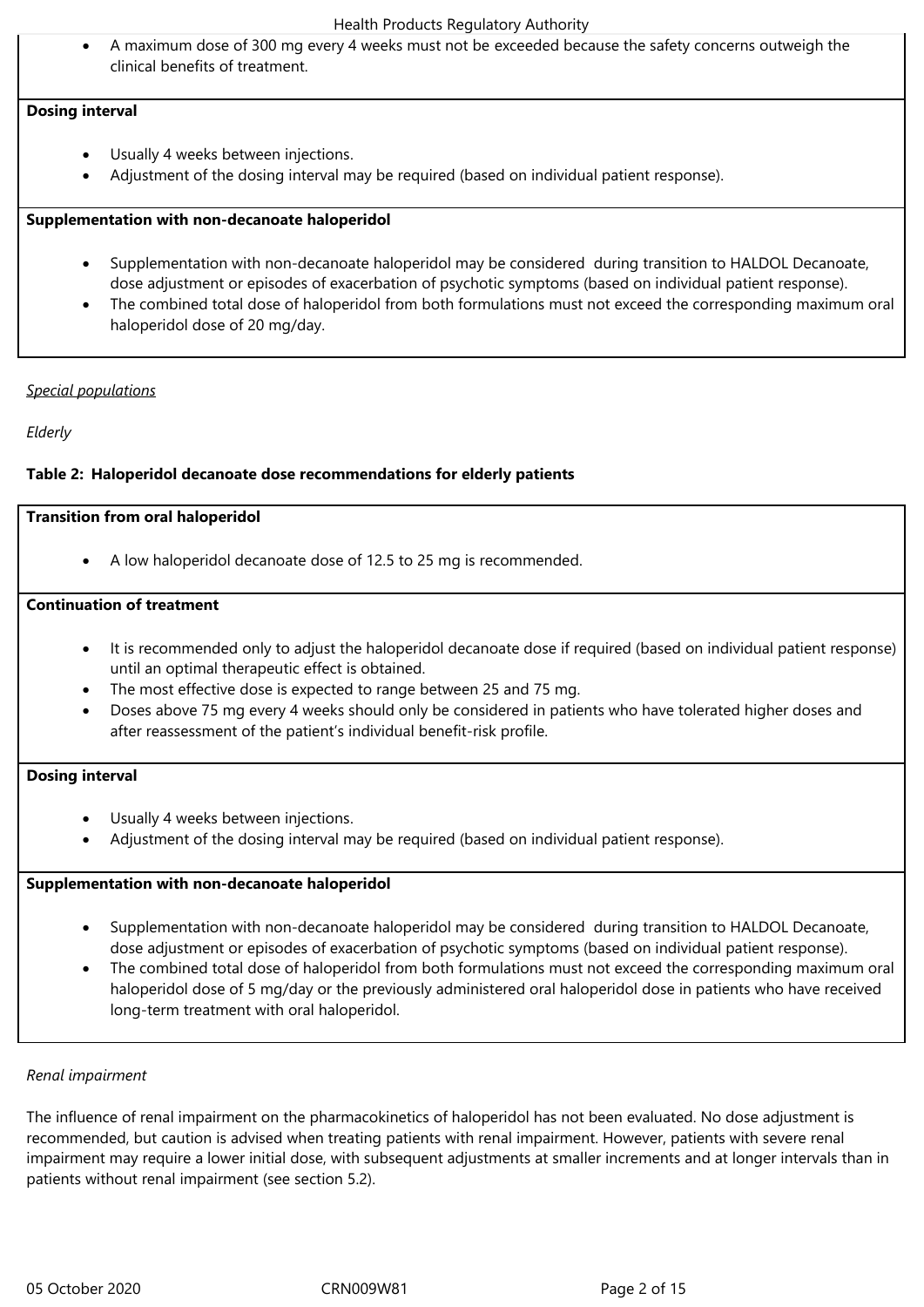# *Hepatic impairment*

The influence of hepatic impairment on the pharmacokinetics of haloperidol has not been evaluated. Since haloperidol is extensively metabolised in the liver, it is recommended to halve the initial dose, and adjust the dose with smaller increments and at longer intervals than in patients without hepatic impairment (see sections 4.4 and 5.2).

# *Paediatric population*

The safety and efficacy of HALDOL Decanoate in children and adolescents below 18 years of age have not been established. No data are available.

# Method of administration

HALDOL Decanoate is for intramuscular use only and must not be administered intravenously. It is administered as a deep intramuscular injection in the gluteal region. It is recommended to alternate between the two gluteal muscles. As the administration of volumes greater than 3 ml is uncomfortable for the patient, such large volumes are not recommended. For instructions on handling HALDOL Decanoate, see section 6.6.

# **4.3 Contraindications**

- Hypersensitivity to the active substance or to any of the excipients listed in section 6.1.

- Comatose state.
- Central nervous system (CNS) depression.
- Parkinson's disease.
- Dementia with Lewy bodies.
- Progressive supranuclear palsy.
- Known QTc interval prolongation or congenital long QT syndrome.
- Recent acute myocardial infarction.
- Uncompensated heart failure.
- History of ventricular arrhythmia or torsades de pointes.
- Uncorrected hypokalaemia.
- Concomitant treatment with medicinal products that prolong the QT interval (see section 4.5).

# **4.4 Special warnings and precautions for use**

#### Increased mortality in elderly people with dementia

Rare cases of sudden death have been reported in psychiatric patients receiving antipsychotics, including haloperidol (see section 4.8).

Elderly patients with dementia‑related psychosis treated with antipsychotics are at an increased risk of death. Analyses of seventeen placebo-controlled studies (modal duration of 10 weeks), largely in patients taking atypical antipsychotics, revealed a risk of death in treated patients of between 1.6 to 1.7 times the risk of death in placebo-treated patients. Over the course of a typical 10 week controlled study, the rate of death in patients treated with antipsychotics was about 4.5%, compared to a rate of about 2.6% in the placebo group. Although the causes of death were varied, most of the deaths appeared to be either cardiovascular (e.g., heart failure, sudden death) or infectious (e.g., pneumonia) in nature. Observational studies suggest that treatment of elderly patients with haloperidol is also associated with increased mortality. This association may be stronger for haloperidol than for atypical antipsychotic medicinal products, is most pronounced in the first 30 days after the start of treatment, and persists for at least 6 months. The extent to which this association is attributable to the medicinal product, as opposed to being confounded by patient characteristics, has not yet been elucidated.

HALDOL Decanoate is not indicated for the treatment of dementia‑related behavioural disturbances.

#### Cardiovascular effects

QTc prolongation and/or ventricular arrhythmias, in addition to sudden death, have been reported with haloperidol (see sections 4.3 and 4.8). The risk of these events appears to increase with high doses, high plasma concentrations, in predisposed patients or with parenteral use, particularly intravenous administration.

05 October 2020 CRN009W81 Page 3 of 15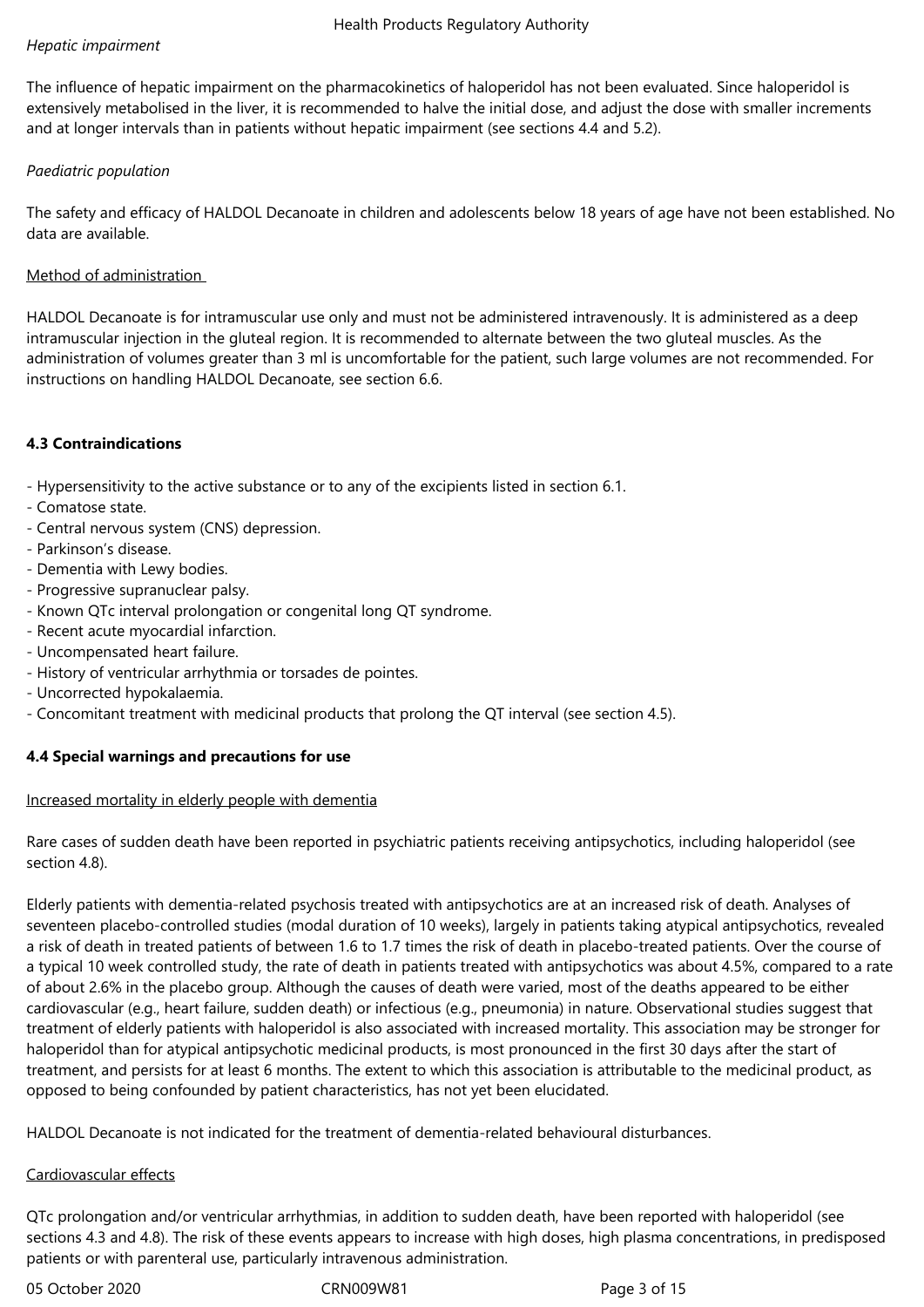#### HALDOL Decanoate must not be administered intravenously.

Caution is advised in patients with bradycardia, cardiac disease, family history of QTc prolongation or history of heavy alcohol exposure. Caution is also required in patients with potentially high plasma concentrations (see section 4.4, Poor metabolisers of CYP2D6).

A baseline ECG is recommended before treatment. During therapy, the need for ECG monitoring for QTc interval prolongation and for ventricular arrhythmias must be assessed in all patients. Whilst on therapy, it is recommended to reduce the dose if QTc is prolonged, but haloperidol must be discontinued if the QTc exceeds 500 ms.

Electrolyte disturbances such as hypokalaemia and hypomagnesaemia increase the risk for ventricular arrhythmias and must be corrected before treatment with haloperidol is started. Therefore, baseline and periodic electrolyte monitoring is recommended.

Tachycardia and hypotension (including orthostatic hypotension) have also been reported (see section 4.8). Caution is recommended when haloperidol is administered to patients manifesting hypotension or orthostatic hypotension.

#### Cerebrovascular events

In randomised, placebo-controlled clinical studies in the dementia population, there was an approximately 3-fold increased risk of cerebrovascular adverse events with some atypical antipsychotics. Observational studies comparing the stroke rate in elderly patients exposed to any antipsychotic to the stroke rate in those not exposed to such medicinal products found an increased stroke rate among exposed patients. This increase may be higher with all butyrophenones, including haloperidol. The mechanism for this increased risk is not known. An increased risk cannot be excluded for other patient populations. HALDOL Decanoate must be used with caution in patients with risk factors for stroke.

## Neuroleptic malignant syndrome

Haloperidol has been associated with neuroleptic malignant syndrome: a rare idiosyncratic response characterized by hyperthermia, generalised muscle rigidity, autonomic instability, altered consciousness and increased serum creatine phosphokinase levels. Hyperthermia is often an early sign of this syndrome. Antipsychotic treatment must be withdrawn immediately and appropriate supportive therapy and careful monitoring instituted.

# Tardive dyskinesia

Tardive dyskinesia may appear in some patients on long‑term therapy or after discontinuation of the medicinal product. The syndrome is mainly characterized by rhythmic involuntary movements of the tongue, face, mouth or jaw. The manifestations may be permanent in some patients. The syndrome may be masked when treatment is reinstituted, when the dose is increased or when a switch is made to a different antipsychotic. If signs and symptoms of tardive dyskinesia appear, the discontinuation of all antipsychotics, including HALDOL Decanoate, must be considered.

#### Extrapyramidal symptoms

Extrapyramidal symptoms may occur (e.g. tremor, rigidity, hypersalivation, bradykinesia, akathisia, acute dystonia). The use of haloperidol has been associated with the development of akathisia, characterised by a subjectively unpleasant or distressing restlessness and need to move, often accompanied by an inability to sit or stand still. This is most likely to occur within the first few weeks of treatment. In patients who develop these symptoms, increasing the dose may be detrimental.

Acute dystonia may occur during the first few days of treatment with haloperidol, but later onset as well as onset after dose increases has been reported. Dystonic symptoms can include, but are not limited to, torticollis, facial grimacing, trismus, tongue protrusion, and abnormal eye movements, including oculogyric crisis. Males and younger age groups are at higher risk of experiencing such reactions. Acute dystonia may necessitate stopping the medicinal product.

Antiparkinson medicinal products of the anticholinergic type may be prescribed as required to manage extrapyramidal symptoms, but it is recommended that they are not prescribed routinely as a preventive measure. If concomitant treatment with an antiparkinson medicinal product is required, it may have to be continued after stopping HALDOL Decanoate if its excretion is faster than that of haloperidol in order to avoid the development or aggravation of extrapyramidal symptoms. The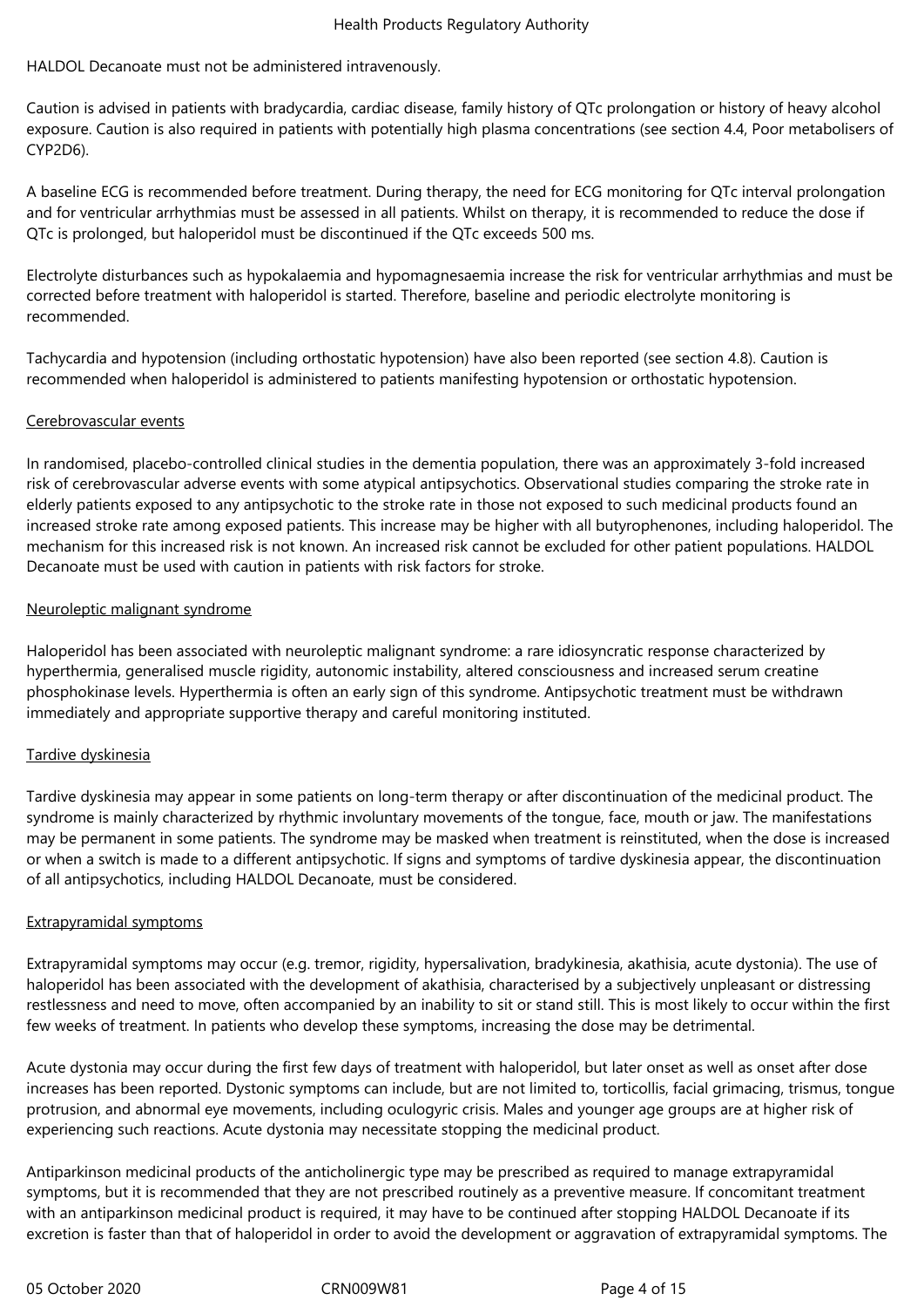possible increase in intraocular pressure must be considered when anticholinergic medicinal products, including antiparkinson medicinal products, are administered concomitantly with HALDOL Decanoate.

#### Seizures/convulsions

It has been reported that seizures can be triggered by haloperidol. Caution is advised in patients suffering from epilepsy and in conditions predisposing to seizures (e.g. alcohol withdrawal and brain damage).

#### Hepatobiliary concerns

As haloperidol is metabolised by the liver, dose adjustment and caution is advised in patients with hepatic impairment (see sections 4.2 and 5.2). Isolated cases of liver function abnormalities or hepatitis, most often cholestatic, have been reported (see section 4.8).

## Endocrine system concerns

Thyroxin may facilitate haloperidol toxicity. Antipsychotic therapy in patients with hyperthyroidism must be used only with caution and must always be accompanied by therapy to achieve a euthyroid state.

Hormonal effects of antipsychotics include hyperprolactinaemia, which may cause galactorrhoea, gynaecomastia and oligomenorrhea or amenorrhoea (see section 4.8). Tissue culture studies suggest that cell growth in human breast tumours may be stimulated by prolactin. Although no clear association with the administration of antipsychotics and human breast tumours has been demonstrated in clinical and epidemiological studies, caution is recommended in patients with relevant medical history. HALDOL Decanoate must be used with caution in patients with pre‑existing hyperprolactinaemia and in patients with possible prolactin‑dependent tumours (see section 5.3).

Hypoglycaemia and syndrome of inappropriate antidiuretic hormone secretion have been reported with haloperidol (see section 4.8).

#### Venous thromboembolism

Cases of venous thromboembolism (VTE) have been reported with antipsychotics. Since patients treated with antipsychotics often present with acquired risk factors for VTE, all possible risk factors for VTE should be identified before and during treatment with HALDOL Decanoate and preventive measures undertaken.

# Treatment initiation

Patients being considered for HALDOL Decanoate therapy must be initially treated with oral haloperidol to reduce the possibility of an unexpected adverse sensitivity to haloperidol.

#### Patients with depression

It is recommended that HALDOL Decanoate is not used alone in patients in whom depression is predominant. It may be combined with antidepressants to treat those conditions in which depression and psychosis coexist (see section 4.5).

## Poor metabolisers of CYP2D6

HALDOL Decanoate should be used with caution in patients who are known poor metabolisers of cytochrome P450 (CYP) 2D6 and who are coadministered a CYP3A4 inhibitor.

#### Excipients of HALDOL Decanoate

HALDOL Decanoate contains benzyl alcohol, which may cause allergic reactions. HALDOL Decanoate must be used with caution in patients with renal or hepatic impairment, or in patients who are pregnant or breast-feeding, because of the risk of accumulation and toxicity (metabolic acidosis).

HALDOL Decanoate contains sesame oil, which may rarely cause severe allergic reactions.

#### **4.5 Interaction with other medicinal products and other forms of interactions**

| 05 October 2020 | CRN009W81 | Page 5 of 15 |
|-----------------|-----------|--------------|
|                 |           |              |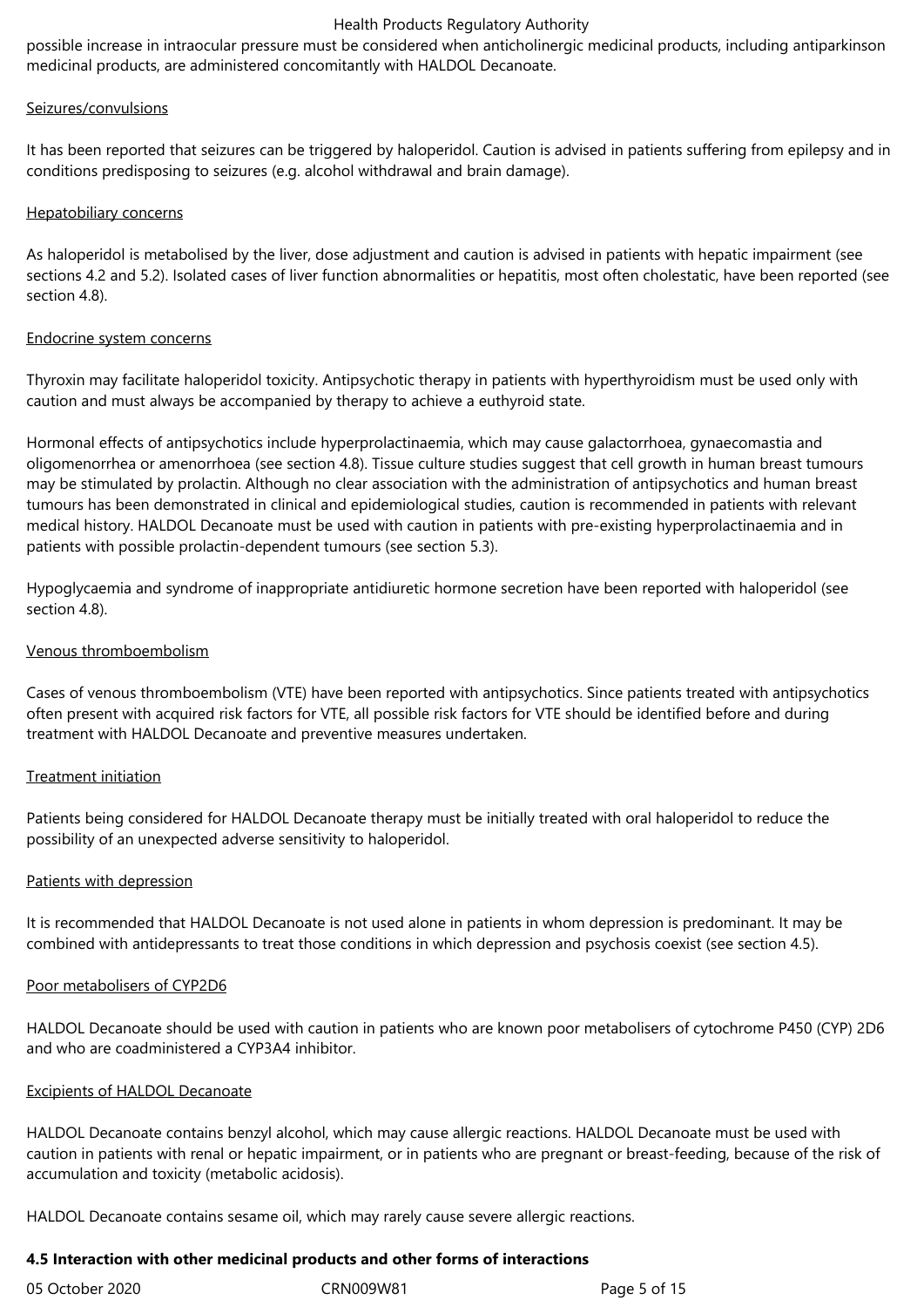# Health Products Regulatory Authority Interaction studies have only been performed in adults.

# Cardiovascular effects

HALDOL Decanoate is contraindicated in combination with medicinal products known to prolong the QTc interval (see section 4.3). Examples include:

- Class IA antiarrhythmics (e.g. disopyramide, quinidine).
- Class III antiarrhythmics (e.g. amiodarone, dofetilide, dronedarone, ibutilide, sotalol).
- Certain antidepressants (e.g. citalopram, escitalopram).
- Certain antibiotics (e.g. azithromycin, clarithromycin, erythromycin, levofloxacin, moxifloxacin, telithromycin).
- Other antipsychotics (e.g. phenothiazine derivatives, sertindole, pimozide, ziprasidone)
- Certain antifungals (e.g. pentamidine).
- Certain antimalarials (e.g. halofantrine).
- Certain gastrointestinal medicinal products (e.g. dolasetron).
- Certain medicinal products used in cancer (e.g. toremifene, vandetanib).
- Certain other medicinal products (e.g. bepridil, methadone).

# This list is not exhaustive.

Caution is advised when HALDOL Decanoate is used in combination with medicinal products known to cause electrolyte imbalance (see section 4.4).

# Medicinal products that may increase haloperidol plasma concentrations

Haloperidol is metabolised by several routes (see section 5.2). The major pathways are glucuronidation and ketone reduction. The cytochrome P450 enzyme system is also involved, particularly CYP3A4 and, to a lesser extent, CYP2D6. Inhibition of these routes of metabolism by another medicinal product or a decrease in CYP2D6 enzyme activity may result in increased haloperidol concentrations. The effect of CYP3A4 inhibition and of decreased CYP2D6 enzyme activity may be additive (see section 5.2). Based on limited and sometimes conflicting information, the potential increase in haloperidol plasma concentrations when a CYP3A4 and/or CYP2D6 inhibitor is coadministered may range between 20 to 40%, although in some cases, increases of up to 100% have been reported. Examples of medicinal products that may increase haloperidol plasma concentrations (based on clinical experience or drug interaction mechanism) include:

- CYP3A4 inhibitors –alprazolam, fluvoxamine, indinavir, itraconazole, ketoconazole, nefazodone, posaconazole, saquinavir, verapamil, voriconazole.

05 October 2020 CRN009W81 Page 6 of 15 - CYP2D6 inhibitors – bupropion, chlorpromazine, duloxetine, paroxetine, promethazine, sertraline, venlafaxine.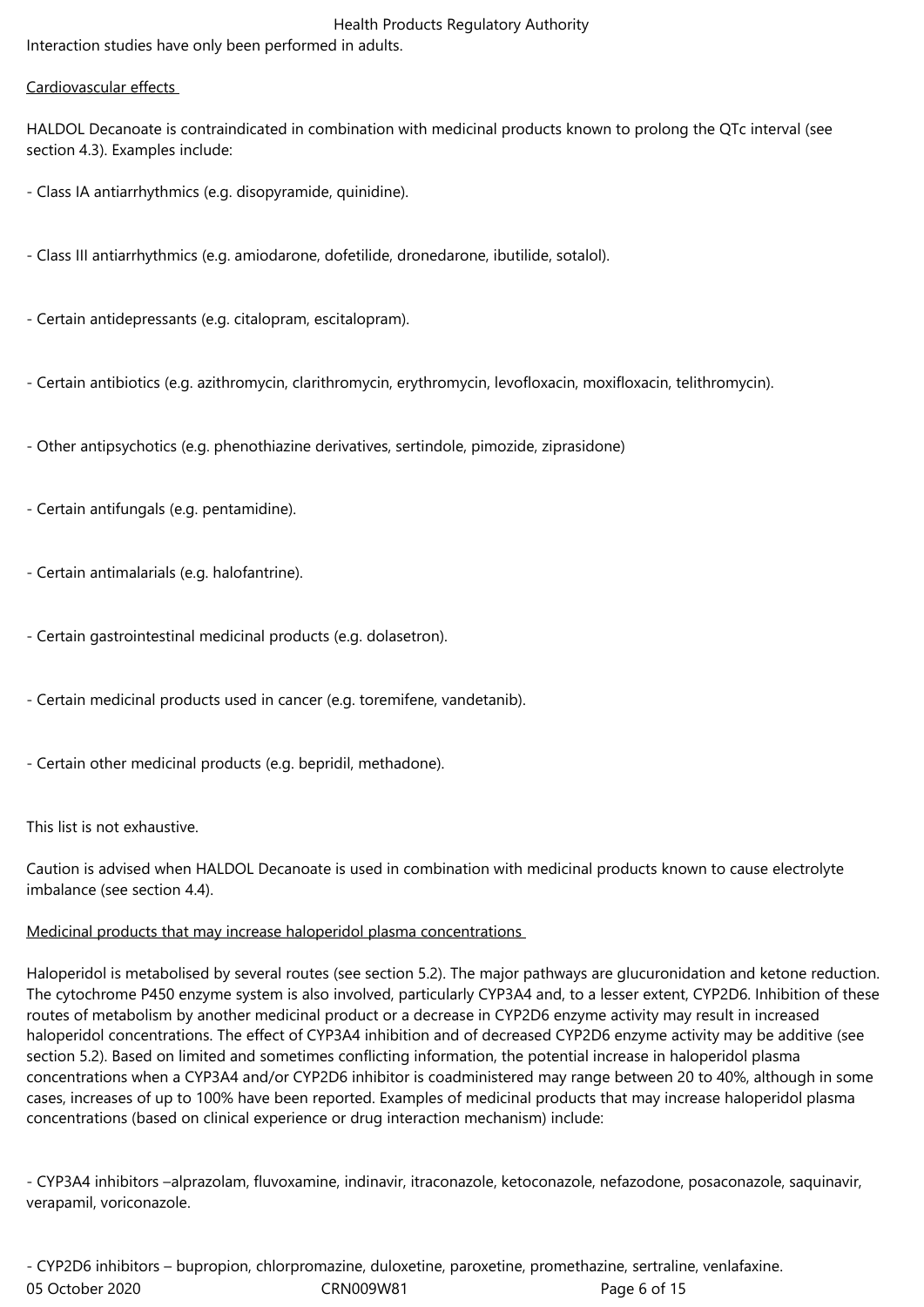- Combined CYP3A4 and CYP2D6 inhibitors: fluoxetine, ritonavir.
- Uncertain mechanism buspirone.

This list is not exhaustive.

Increased haloperidol plasma concentrations may result in an increased risk of adverse events, including QTc‑prolongation (see section 4.4). Increases in QTc have been observed when haloperidol was given with a combination of the metabolic inhibitors ketoconazole (400 mg/day) and paroxetine (20 mg/day).

It is recommended that patients who take haloperidol concomitantly with such medicinal products be monitored for signs or symptoms of increased or prolonged pharmacologic effects of haloperidol, and the HALDOL Decanoate dose be decreased as deemed necessary.

#### Medicinal products that may decrease haloperidol plasma concentrations

Coadministration of haloperidol with potent enzyme inducers of CYP3A4 may gradually decrease the plasma concentrations of haloperidol to such an extent that efficacy may be reduced. Examples include:

- Carbamazepine, phenobarbital, phenytoin, rifampicin, St John's Wort (*Hypericum, perforatum*).

## This list is not exhaustive.

Enzyme induction may be observed after a few days of treatment. Maximal enzyme induction is generally seen in about 2 weeks and may then be sustained for the same period of time after the cessation of therapy with the medicinal product. During combination treatment with inducers of CYP3A4, it is recommended that patients be monitored and the HALDOL Decanoate dose increased as deemed necessary. After withdrawal of the CYP3A4 inducer, the concentration of haloperidol may gradually increase and therefore it may be necessary to reduce the HALDOL Decanoate dose.

Sodium valproate is known to inhibit glucuronidation, but does not affect haloperidol plasma concentrations.

#### Effect of haloperidol on other medicinal products

Haloperidol can increase the CNS depression produced by alcohol or CNS‑depressant medicinal products, including hypnotics, sedatives or strong analgesics. An enhanced CNS effect, when combined with methyldopa, has also been reported.

Haloperidol may antagonise the action of adrenaline and other sympathomimetic medicinal products (e.g. stimulants like amphetamines) and reverse the blood pressure-lowering effects of adrenergic-blocking medicinal products such as guanethidine.

Haloperidol may antagonise the effect of levodopa and other dopamine agonists.

Haloperidol is an inhibitor of CYP2D6. Haloperidol inhibits the metabolism of tricyclic antidepressants (e.g. imipramine, desipramine), thereby increasing plasma concentrations of these medicinal products.

#### Other forms of interaction

In rare cases the following symptoms were reported during the concomitant use of lithium and haloperidol: encephalopathy, extrapyramidal symptoms, tardive dyskinesia, neuroleptic malignant syndrome, acute brain syndrome and coma. Most of these symptoms were reversible. It remains unclear whether this represents a distinct clinical entity.

Nonetheless, it is advised that in patients who are treated concomitantly with lithium and HALDOL Decanoate, therapy must be stopped immediately if such symptoms occur.

Antagonism of the effect of the anticoagulant phenindione has been reported.

| 05 October 2020 | CRN00 |
|-----------------|-------|
|-----------------|-------|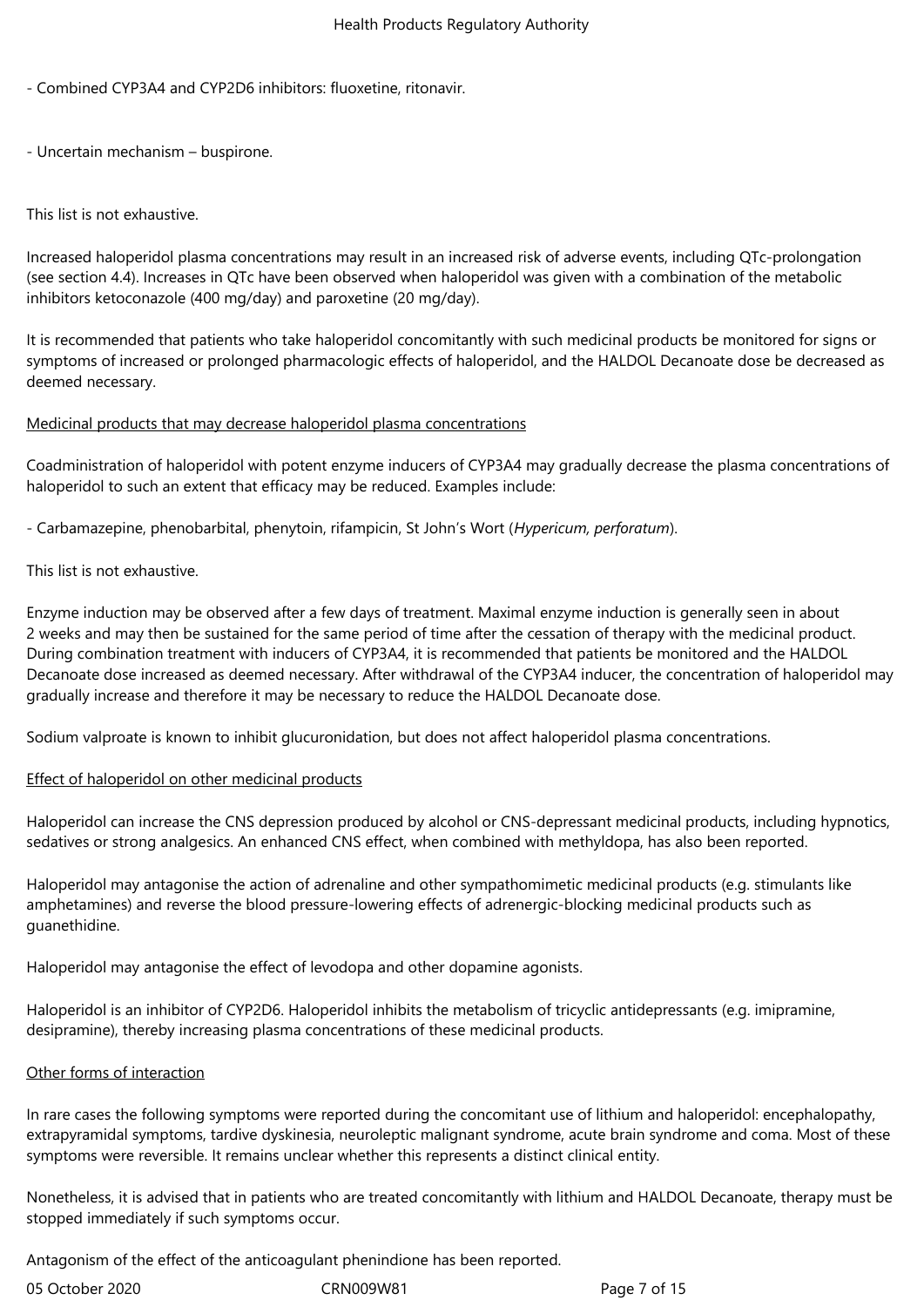# **4.6 Fertility, pregnancy and lactation**

#### **Pregnancy**

A moderate amount of data on pregnant women (more than 400 pregnancy outcomes) indicate no malformative or foeto/ neonatal toxicity of haloperidol. However, there have been isolated case reports of birth defects following foetal exposure to haloperidol in combination with other medicinal products. Animal studies have shown reproductive toxicity (see section 5.3). As a precautionary measure, it is preferable to avoid the use of HALDOL Decanoate during pregnancy.

Newborn infants exposed to antipsychotics (including haloperidol) during the third trimester of pregnancy are at risk of adverse reactions including extrapyramidal and/or withdrawal symptoms that may vary in severity and duration following delivery. There have been reports of agitation, hypertonia, hypotonia, tremor, somnolence, respiratory distress, or feeding disorder. Consequently, it is recommended that newborn infants be monitored carefully.

#### Breastfeeding

Haloperidol is excreted in human milk. Small amounts of haloperidol have been detected in plasma and urine of breast-fed newborns of mothers treated with haloperidol. There is insufficient information on the effects of haloperidol in breast-fed infants. A decision must be made whether to discontinue breastfeeding or to discontinue HALDOL Decanoate therapy taking into account the benefit of breastfeeding for the child and the benefit of therapy for the woman.

#### Fertility

Haloperidol elevates prolactin level. Hyperprolactinaemia may suppress hypothalamic GnRH, resulting in reduced pituitary gonadotropin secretion. This may inhibit reproductive function by impairing gonadal steroidogenesis in both female and male patients (see section 4.4).

#### **4.7 Effects on ability to drive and use machines**

HALDOL Decanoate has a moderate influence on the ability to drive and use machines. Some degree of sedation or impairment of alertness may occur, particularly with higher doses and at the start of treatment and may be potentiated by alcohol. It is recommended that patients be advised not to drive or operate machines during treatment, until their susceptibility is known.

#### **4.8 Undesirable effects**

The safety of haloperidol decanoate was evaluated in 410 patients who participated in 3 comparator studies (1 comparing haloperidol decanoate versus fluphenazine and 2 comparing the decanoate formulation to oral haloperidol), 9 open label studies and 1 dose response study.

Based on pooled safety data from these clinical studies, the most commonly reported adverse reactions were: extrapyramidal disorder (14%), tremor (8%), parkinsonism (7%), muscle rigidity (6%) and somnolence (5%).

In addition, the safety of haloperidol was evaluated in 284 haloperidol-treated patients who participated in 3 placebo-controlled clinical studies and in 1295 haloperidol-treated patients who participated in 16 double-blind active comparator‑controlled clinical studies.

Table 3 lists adverse reactions as follows:

- Reported in clinical studies with haloperidol decanoate.
- Reported in clinical studies with haloperidol (non‑decanoate formulations) and relate to the active moiety.
- From postmarketing experience with haloperidol decanoate and haloperidol.

Adverse reaction frequencies are based on (or estimated from) clinical trials or epidemiology studies with haloperidol decanoate, and classified using the following convention:

05 October 2020 CRN009W81 Page 8 of 15 Very common: ≥1/10 Common: ≥1/100 to <1/10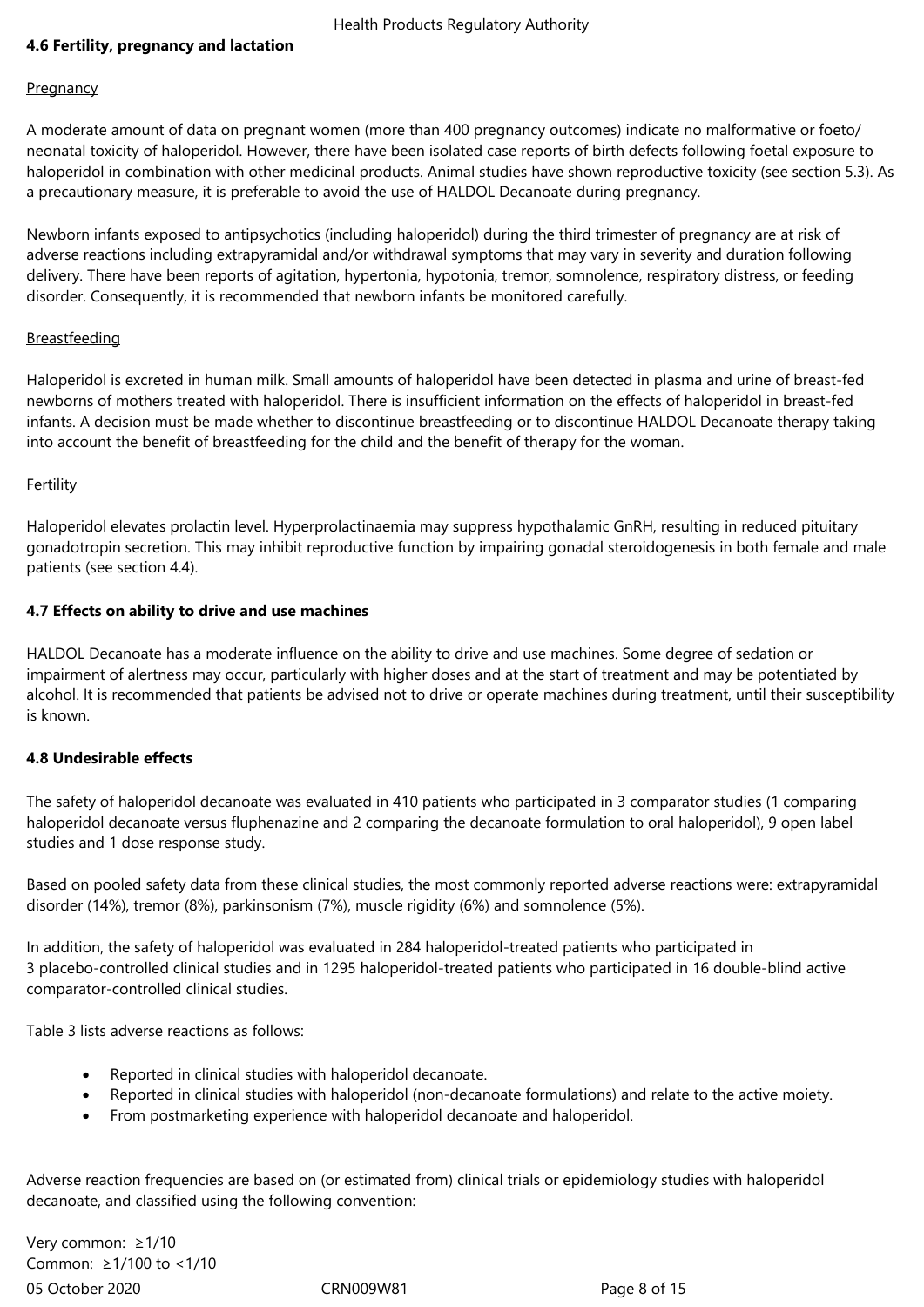Uncommon: ≥1/1,000 to <1/100 Rare: ≥1/10,000 to <1/1,000 Very rare: <1/10,000 Not known: cannot be estimated from the available data.

The adverse reactions are presented by System Organ Class and in order of decreasing seriousness within each frequency category.

#### **Table 3: Adverse reactions**

| <b>System Organ</b><br><b>Class</b> | <b>Adverse Reaction</b> |               |                 |      |                                              |  |
|-------------------------------------|-------------------------|---------------|-----------------|------|----------------------------------------------|--|
|                                     | <b>Frequency</b>        |               |                 |      |                                              |  |
|                                     | <b>Very Common</b>      | Common        | <b>Uncommon</b> | Rare | <b>Not known</b>                             |  |
|                                     |                         |               |                 |      |                                              |  |
| <b>Blood and</b>                    |                         |               |                 |      | Pancytopenia                                 |  |
| lymphatic                           |                         |               |                 |      | Agranulocytosis                              |  |
| system disorders                    |                         |               |                 |      | Thrombocytopenia                             |  |
|                                     |                         |               |                 |      | Leukopenia                                   |  |
|                                     |                         |               |                 |      | Neutropenia                                  |  |
| Immune system                       |                         |               |                 |      | Anaphylactic reaction                        |  |
| disorders                           |                         |               |                 |      | Hypersensitivity                             |  |
| <b>Endocrine</b>                    |                         |               |                 |      | Inappropriate antidiuretic hormone secretion |  |
| disorders                           |                         |               |                 |      | Hyperprolactinaemia                          |  |
| <b>Metabolic and</b>                |                         |               |                 |      | Hypoglycaemia                                |  |
| nutritional                         |                         |               |                 |      |                                              |  |
| disorders                           |                         |               |                 |      |                                              |  |
| <b>Psychiatric</b>                  |                         | Depression    |                 |      | Psychotic disorder                           |  |
| disorders                           |                         | Insomnia      |                 |      | Agitation                                    |  |
|                                     |                         |               |                 |      | Confusional state                            |  |
|                                     |                         |               |                 |      | Loss of libido                               |  |
|                                     |                         |               |                 |      | Libido decreased                             |  |
|                                     |                         |               |                 |      | Restlessness                                 |  |
| <b>Nervous system</b>               | Extrapyramidal          | Akathisia     | Akinesia        |      | Neuroleptic malignant syndrome               |  |
| disorders                           | disorder                | Parkinsonism  | Dyskinesia      |      | Tardive dyskinesia                           |  |
|                                     |                         | Masked facies | Dystonia        |      | Convulsion                                   |  |
|                                     |                         | Tremor        | Cogwheel        |      | Bradykinesia                                 |  |
|                                     |                         | Somnolence    | rigidity        |      | Hyperkinesia                                 |  |
|                                     |                         | Sedation      | Hypertonia      |      | Hypokinesia                                  |  |
|                                     |                         |               | Headache        |      | <b>Dizziness</b>                             |  |
|                                     |                         |               |                 |      | Muscle contractions involuntary              |  |
|                                     |                         |               |                 |      | Motor dysfunction                            |  |
|                                     |                         |               |                 |      | Nystagmus                                    |  |
| <b>Eye disorders</b>                |                         |               | Oculogyric      |      |                                              |  |
|                                     |                         |               | crisis Vision   |      |                                              |  |
|                                     |                         |               | blurred         |      |                                              |  |
|                                     |                         |               | Visual          |      |                                              |  |
|                                     |                         |               | disturbance     |      |                                              |  |
| <b>Cardiac</b>                      |                         |               | Tachycardia     |      | Ventricular fibrillation                     |  |
| disorders                           |                         |               |                 |      | Torsade de pointes                           |  |
|                                     |                         |               |                 |      | Ventricular tachycardia                      |  |
|                                     |                         |               |                 |      | Extrasystoles                                |  |
| <b>Vascular</b>                     |                         |               |                 |      | Hypotension                                  |  |
| disorders                           |                         |               |                 |      | Orthostatic hypotension                      |  |
| <b>Respiratory,</b>                 |                         |               |                 |      | Laryngeal oedema                             |  |
| thoracic and                        |                         |               |                 |      | Bronchospasm                                 |  |
| mediastinal                         |                         |               |                 |      | Laryngospasm                                 |  |
| disorders                           |                         |               |                 |      | Dyspnoea                                     |  |
| Gastrointestinal                    |                         | Constipation  |                 |      | Vomiting                                     |  |
| 05 October 2020                     |                         | CRN009W81     |                 |      | Page 9 of 15                                 |  |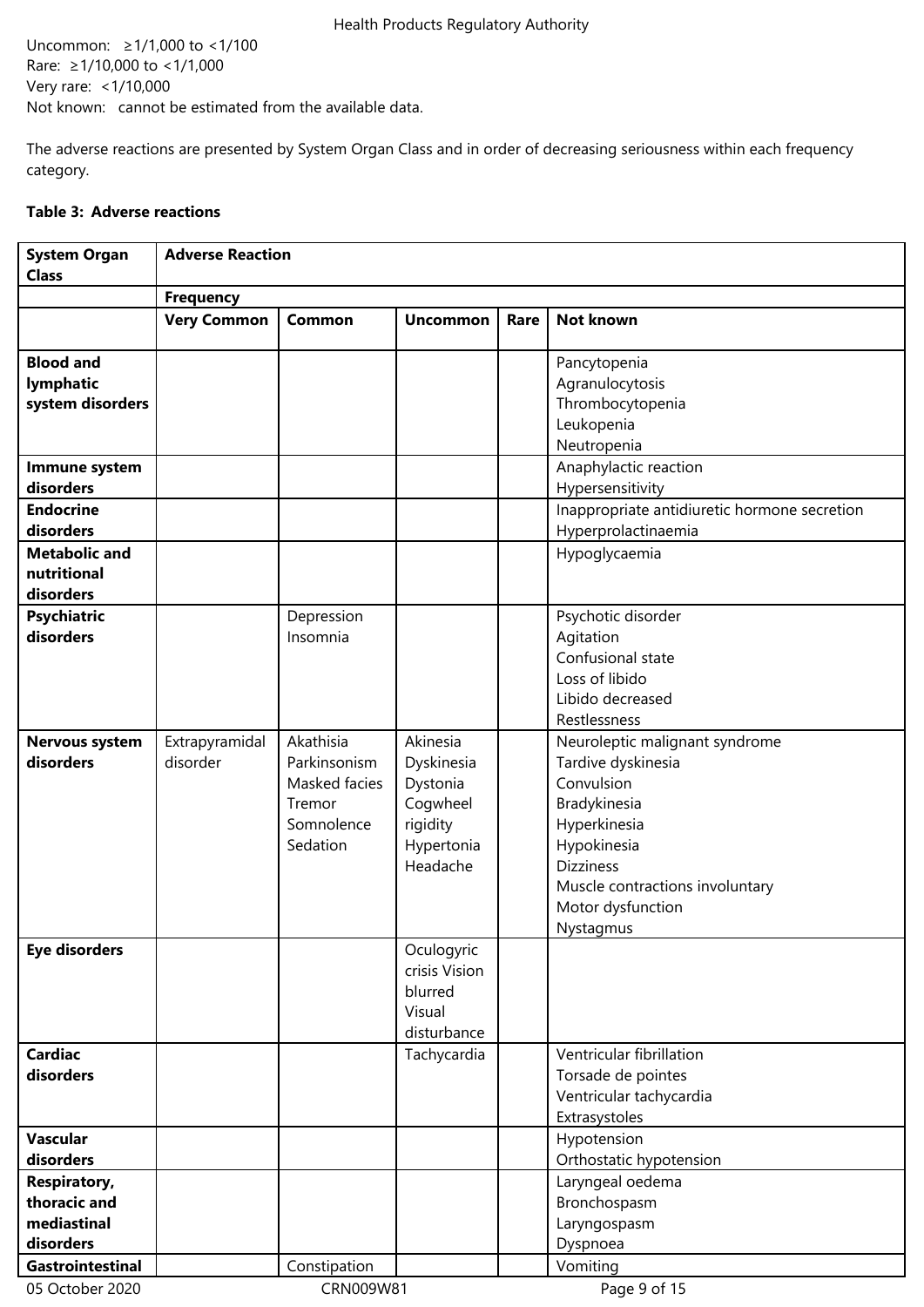| <b>System Organ</b>    | <b>Adverse Reaction</b> |                       |                 |      |                                        |  |  |
|------------------------|-------------------------|-----------------------|-----------------|------|----------------------------------------|--|--|
| <b>Class</b>           |                         |                       |                 |      |                                        |  |  |
|                        | <b>Frequency</b>        |                       |                 |      |                                        |  |  |
|                        | <b>Very Common</b>      | Common                | <b>Uncommon</b> | Rare | Not known                              |  |  |
| disorders              |                         | Dry mouth<br>Salivary |                 |      | Nausea                                 |  |  |
|                        |                         | hypersecretion        |                 |      |                                        |  |  |
| <b>Hepatobiliary</b>   |                         |                       |                 |      | Acute hepatic failure                  |  |  |
| disorders              |                         |                       |                 |      | Hepatitis                              |  |  |
|                        |                         |                       |                 |      | Cholestasis                            |  |  |
|                        |                         |                       |                 |      | Jaundice                               |  |  |
|                        |                         |                       |                 |      | Liver function test abnormal           |  |  |
| <b>Skin and</b>        |                         |                       |                 |      | Angioedema                             |  |  |
| subcutaneous           |                         |                       |                 |      | Dermatitis exfoliative                 |  |  |
| tissue disorders       |                         |                       |                 |      | Leukocytoclastic                       |  |  |
|                        |                         |                       |                 |      | vasculitis                             |  |  |
|                        |                         |                       |                 |      | Photosensitivity reaction              |  |  |
|                        |                         |                       |                 |      | Urticaria                              |  |  |
|                        |                         |                       |                 |      | Pruritus                               |  |  |
|                        |                         |                       |                 |      | Rash                                   |  |  |
|                        |                         |                       |                 |      | Hyperhidrosis                          |  |  |
| <b>Musculoskeletal</b> |                         | Muscle rigidity       |                 |      | Rhabdomyolysis Torticollis             |  |  |
| and connective         |                         |                       |                 |      | Trismus                                |  |  |
| tissue disorders       |                         |                       |                 |      | Muscle spasms                          |  |  |
|                        |                         |                       |                 |      | Muscle twitching                       |  |  |
|                        |                         |                       |                 |      | Musculoskeletal stiffness              |  |  |
| <b>Renal and</b>       |                         |                       |                 |      | Urinary retention                      |  |  |
| urinary                |                         |                       |                 |      |                                        |  |  |
| disorders              |                         |                       |                 |      |                                        |  |  |
| Pregnancy,             |                         |                       |                 |      | Drug withdrawal syndrome neonatal (see |  |  |
| puerperium and         |                         |                       |                 |      | section 4.6)                           |  |  |
| perinatal              |                         |                       |                 |      |                                        |  |  |
| conditions             |                         |                       |                 |      |                                        |  |  |
| <b>Reproductive</b>    |                         | Sexual                |                 |      | Priapism                               |  |  |
| system and             |                         | dysfunction           |                 |      | Amenorrhoea                            |  |  |
| breast disorders       |                         |                       |                 |      | Galactorrhoea Dysmenorrhoea            |  |  |
|                        |                         |                       |                 |      | Menorrhagia                            |  |  |
|                        |                         |                       |                 |      | Erectile dysfunction                   |  |  |
|                        |                         |                       |                 |      | Gynaecomastia                          |  |  |
|                        |                         |                       |                 |      | Menstrual disorder                     |  |  |
|                        |                         |                       |                 |      | Breast pain                            |  |  |
|                        |                         |                       |                 |      | Breast discomfort                      |  |  |
| <b>General</b>         |                         |                       |                 |      | Sudden death                           |  |  |
|                        |                         | Injection site        |                 |      |                                        |  |  |
| disorders and          |                         | reaction              |                 |      | Face oedema                            |  |  |
| administration         |                         |                       |                 |      | Oedema                                 |  |  |
| site conditions        |                         |                       |                 |      | Hyperthermia                           |  |  |
|                        |                         |                       |                 |      | Hypothermia                            |  |  |
|                        |                         |                       |                 |      | Gait disturbance                       |  |  |
|                        |                         |                       |                 |      | Injection site abscess                 |  |  |
| <b>Investigations</b>  |                         | Weight                |                 |      | Electrocardiogram QT prolonged         |  |  |
|                        |                         | increased             |                 |      | Weight decreased                       |  |  |

Electrocardiogram QT prolonged, ventricular arrhythmias (ventricular fibrillation, ventricular tachycardia), torsade de pointes and sudden death have been reported with haloperidol.

Class effects of antipsychotics

05 October 2020 **CRN009W81** CRN009W81 Page 10 of 15 Cardiac arrest has been reported with antipsychotics.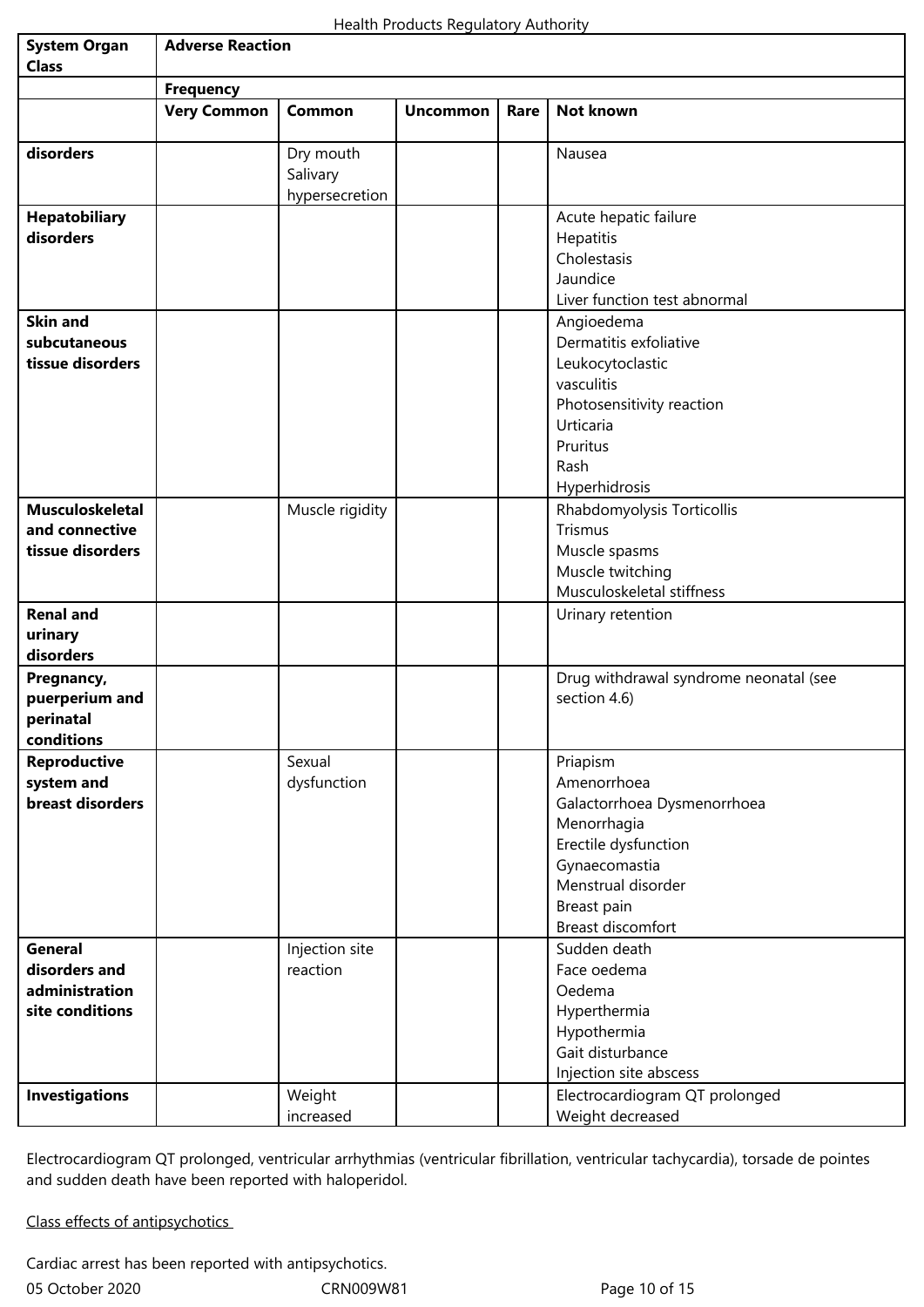reported with antipsychotics. The frequency is unknown.

#### Reporting of suspected adverse reactions

Reporting suspected adverse reactions after authorisation of the medicinal product is important. It allows continued monitoring of the benefit/risk balance of the medicinal product. Healthcare professionals are asked to report any suspected adverse reactions via:

HPRA Pharmacovigilance Earlsfort Terrace IRL - Dublin 2 Tel: +353 1 6764971 Fax: +353 1 6762517 Website: www.hpra.ie E-mail: medsafety@hpra.ie

#### **4.9 Over[dose](/cm/SitePages/www.hpra.ie)**

While [overdose is less likely](/cm/SitePages/medsafety@hpra.ie) to occur with parenteral than with oral medication, the following details are based on oral haloperidol, also taking into account the extended duration of action of HALDOL Decanoate.

#### Symptoms and signs

The manifestations of haloperidol overdose are an exaggeration of the known pharmacological effects and adverse reactions. The most prominent symptoms are severe extrapyramidal reactions, hypotension and sedation. An extrapyramidal reaction is manifest by muscular rigidity and a generalised or localised tremor. Hypertension rather than hypotension is also possible.

In extreme cases, the patient would appear comatose with respiratory depression and hypotension that could be severe enough to produce a shock‑like state. The risk of ventricular arrhythmias, possibly associated with QTc prolongation, must be considered.

#### **Treatment**

There is no specific antidote. Treatment is supportive. Dialysis is not recommended in the treatment of overdose because it removes only very small amounts of haloperidol (see section 5.2).

For comatose patients, a patent airway must be established by use of an oropharyngeal airway or endotracheal tube. Respiratory depression may necessitate artificial respiration.

It is recommended that ECG and vital signs be monitored, and that monitoring continues until the ECG is normal. Treatment of severe arrhythmias with appropriate anti-arrhythmic measures is recommended.

Hypotension and circulatory collapse may be counteracted by use of intravenous fluids, plasma or concentrated albumin and vasopressor agents, such as dopamine or noradrenaline. Adrenaline must not be used because it might cause profound hypotension in the presence of haloperidol.

In cases of severe extrapyramidal reactions, it is recommended that an antiparkinson medicinal product be administered, and continued for several weeks. Antiparkinson medicinal products must be withdrawn very cautiously as extrapyramidal symptoms may emerge.

#### **5 PHARMACOLOGICAL PROPERTIES**

#### **5.1 Pharmacodynamic properties**

Pharmacotherapeutic group: psycholeptics; antipsychotics; butyrophenone derivatives, ATC code: N05AD01.

Mechanism of action

05 October 2020 **CRN009W81** CRN009W81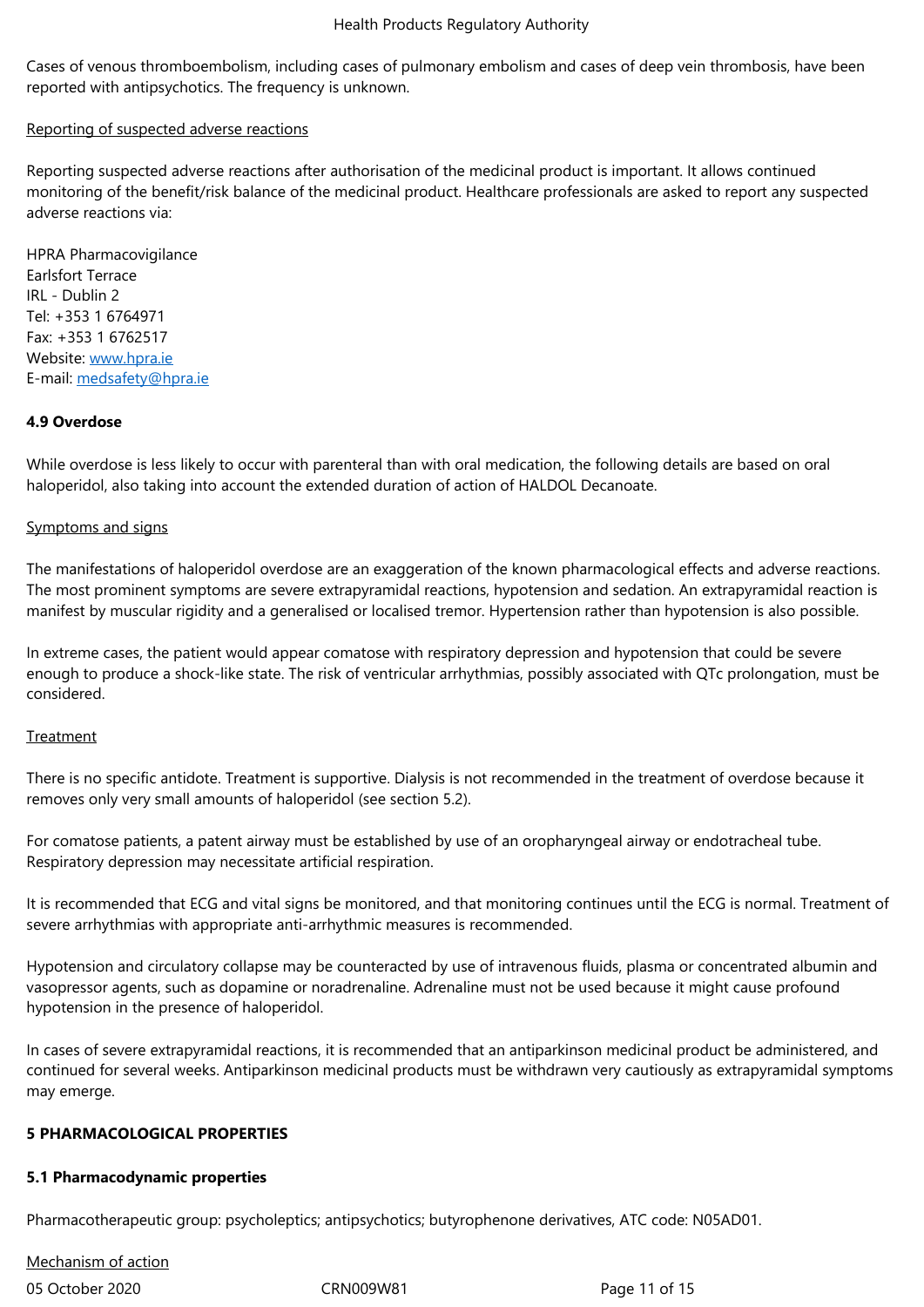Haloperidol decanoate is an ester of haloperidol and decanoic acid, and as such, a depot antipsychotic belonging to the butyrophenones group. After intramuscular injection, haloperidol decanoate is gradually released from muscle tissue and hydrolysed slowly into free haloperidol, which enters the systemic circulation.

Haloperidol is a potent central dopamine type 2 receptor antagonist, and at recommended doses, has low alpha-1 antiadrenergic activity and no antihistaminergic or anticholinergic activity.

#### Pharmacodynamic effects

Haloperidol suppresses delusions and hallucinations as a direct consequence of blocking dopaminergic signalling in the mesolimbic pathway. The central dopamine blocking effect has activity on the basal ganglia (nigrostriatal bundles). Haloperidol causes efficient psychomotor sedation, which explains the favourable effect on mania and other agitation syndromes.

The activity on the basal ganglia probably underlies the undesirable extrapyramidal motor effects (dystonia, akathisia and parkinsonism).

The antidopaminergic effects of haloperidol on lactotropes in the anterior pituitary explain hyperprolactinaemia due to inhibition of dopamine‑mediated tonic inhibition of prolactin secretion.

## Clinical studies

In clinical studies, patients were mostly reported to have received prior treatment with orally administered haloperidol before converting to haloperidol decanoate. Occasionally, patients had previously been treated orally with another antipsychotic medicinal product.

## **5.2 Pharmacokinetic properties**

## Absorption

Administration of haloperidol decanoate as a depot intramuscular injection results in a slow and sustained release of free haloperidol. The plasma concentrations rise gradually, usually peaking within 3 to 9 days after injection.

Steady state plasma levels are reached within 2 to 4 months in patients receiving monthly injections.

# Distribution

Mean haloperidol plasma protein binding in adults is approximately 88 to 92%. There is a high inter-subject variability for plasma protein binding. Haloperidol is rapidly distributed to various tissues and organs, as indicated by the large volume of distribution (mean values 8 to 21 l/kg after intravenous dosing). Haloperidol crosses the blood-brain barrier easily. It also crosses the placenta and is excreted in breast milk.

#### **Biotransformation**

Haloperidol is extensively metabolised in the liver. The main metabolic pathways of haloperidol in humans include glucuronidation, ketone reduction, oxidative N‑dealkylation and formation of pyridinium metabolites. The metabolites of haloperidol are not considered to make a significant contribution to its activity; however, the reduction pathway accounts approximately for 23% of the biotransformation, and back‑conversion of the reduced metabolite of haloperidol to haloperidol cannot be fully ruled out. The cytochrome P450 enzymes CYP3A4 and CYP2D6 are involved in haloperidol metabolism. Inhibition or induction of CYP3A4, or inhibition of CYP2D6, may affect haloperidol metabolism. A decrease in CYP2D6 enzyme activity may result in increased haloperidol concentrations.

# Elimination

The terminal elimination half-life of haloperidol after intramuscular injection with haloperidol decanoate is on average 3 weeks. This is longer than for the non-decanoate formulations, where the haloperidol terminal elimination half-life is on average 24 hours after oral administration and 21 hours after intramuscular administration.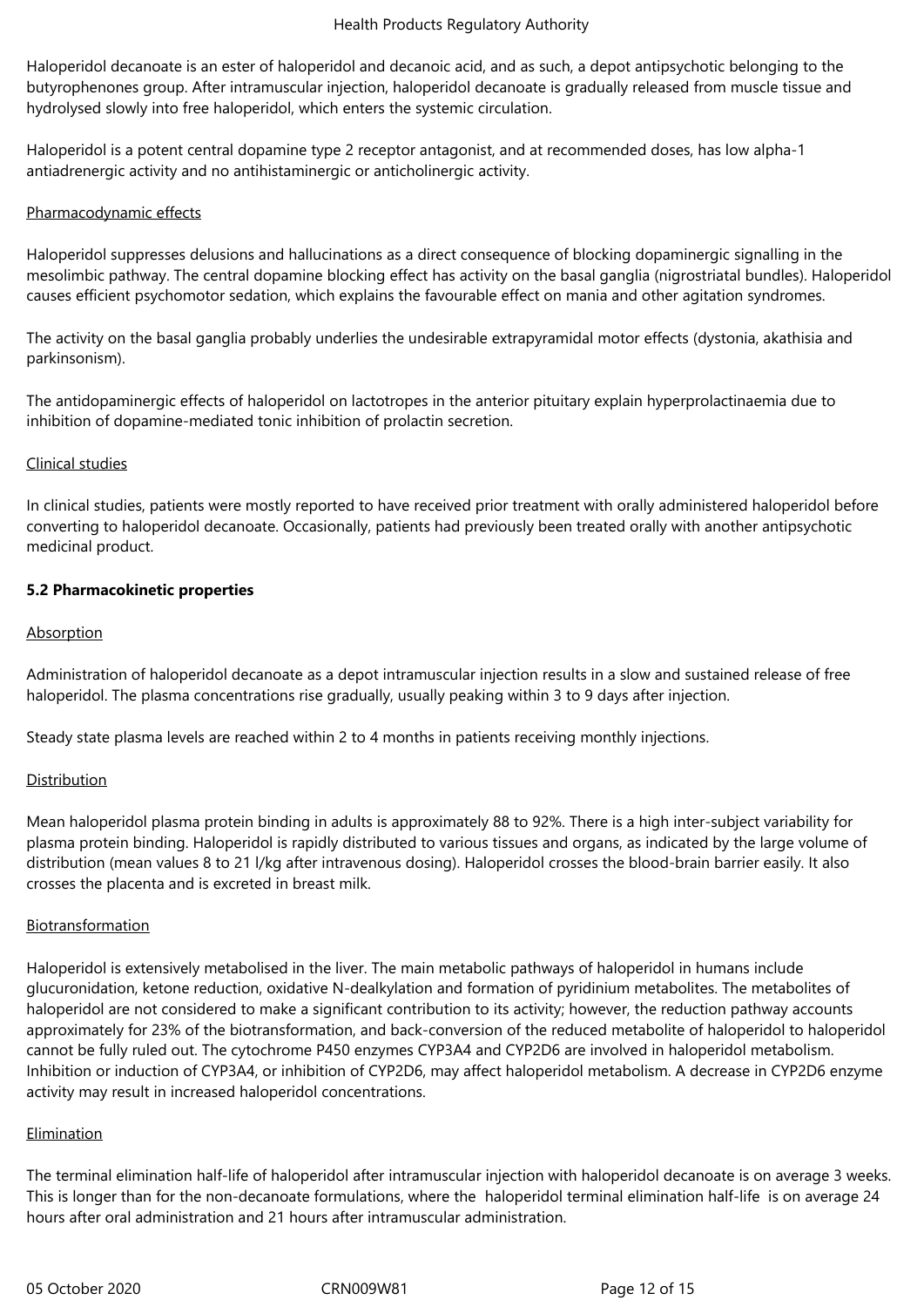Haloperidol apparent clearance after extravascular administration ranges from 0.9 to 1.5 l/h/kg and is reduced in poor metabolisers of CYP2D6. Reduced CYP2D6 enzyme activity may result in increased concentrations of haloperidol. The inter-subject variability (coefficient of variation, %) in haloperidol clearance was estimated to be 44% in a population pharmacokinetic analysis in patients with schizophrenia. After intravenous haloperidol administration, 21% of the dose was eliminated in the faeces and 33% in the urine. Less than 3% of the dose is excreted unchanged in the urine.

#### Linearity/non-linearity

The pharmacokinetics of haloperidol following intramuscular injections of haloperidol decanoate are dose-related. The relationship between dose and plasma haloperidol level is approximately linear for doses below 450 mg.

# Special populations

# *Elderly*

Haloperidol plasma concentrations in elderly patients were higher than in younger adults administered the same dose. Results from small clinical studies suggest a lower clearance and a longer elimination half-life of haloperidol in elderly patients. The results are within the observed variability in haloperidol pharmacokinetics. Dose adjustment is recommended in elderly patients (see section 4.2).

## *Renal impairment*

The influence of renal impairment on the pharmacokinetics of haloperidol has not been evaluated. About one‑third of a haloperidol dose is excreted in urine, mostly as metabolites. Less than 3% of administered haloperidol is eliminated unchanged in the urine. Haloperidol metabolites are not considered to make a significant contribution to its activity, although for the reduced metabolite of haloperidol, back‑conversion to haloperidol cannot be fully ruled out. Even though impairment of renal function is not expected to affect haloperidol elimination to a clinically relevant extent, caution is advised in patients with renal impairment, and especially those with severe impairment, due to the long half-life of haloperidol and its reduced metabolite, and the possibility of accumulation (see section 4.2).

Because of the high haloperidol distribution volume and its high protein binding, only very small amounts are removed by dialysis.

# *Hepatic impairment*

The influence of hepatic impairment on the pharmacokinetics of haloperidol has not been evaluated. However, hepatic impairment may have significant effects on the pharmacokinetics of haloperidol because it is extensively metabolised in the liver. Therefore, dose adjustment and caution is advised in patients with hepatic impairment (see sections 4.2 and 4.4).

#### Pharmacokinetic/pharmacodynamics relationships

# *Therapeutic concentrations*

Based on published data from multiple clinical studies, therapeutic response is obtained in most patients with acute or chronic schizophrenia at plasma concentrations of 1 to 10 ng/ml. A subset of patients may require higher concentrations as a consequence of a high inter-subject variability in haloperidol pharmacokinetics.

In patients with first-episode schizophrenia treated with short-acting haloperidol formulations, therapeutic response may be obtained at concentrations as low as 0.6 to 3.2 ng/ml, as estimated based on measurements of D2 receptor occupancy and assuming that a D2 receptor occupancy level of 60 to 80% is most appropriate for obtaining therapeutic response and limiting extrapyramidal symptoms. On average, concentrations in this range would be obtained with doses of 1 to 4 mg daily.

Due to the high inter-subject variability in haloperidol pharmacokinetics and the concentration-effect relationship, it is recommended to adjust the individual haloperidol decanoate dose based on the patient's response. This must take into account the time after a change in dose to achieve a new steady state plasma concentration and the additional time to elicit a therapeutic response. Measurement of haloperidol blood concentrations may be considered in individual cases.

# *Cardiovascular effects*

05 October 2020 CRN009W81 Page 13 of 15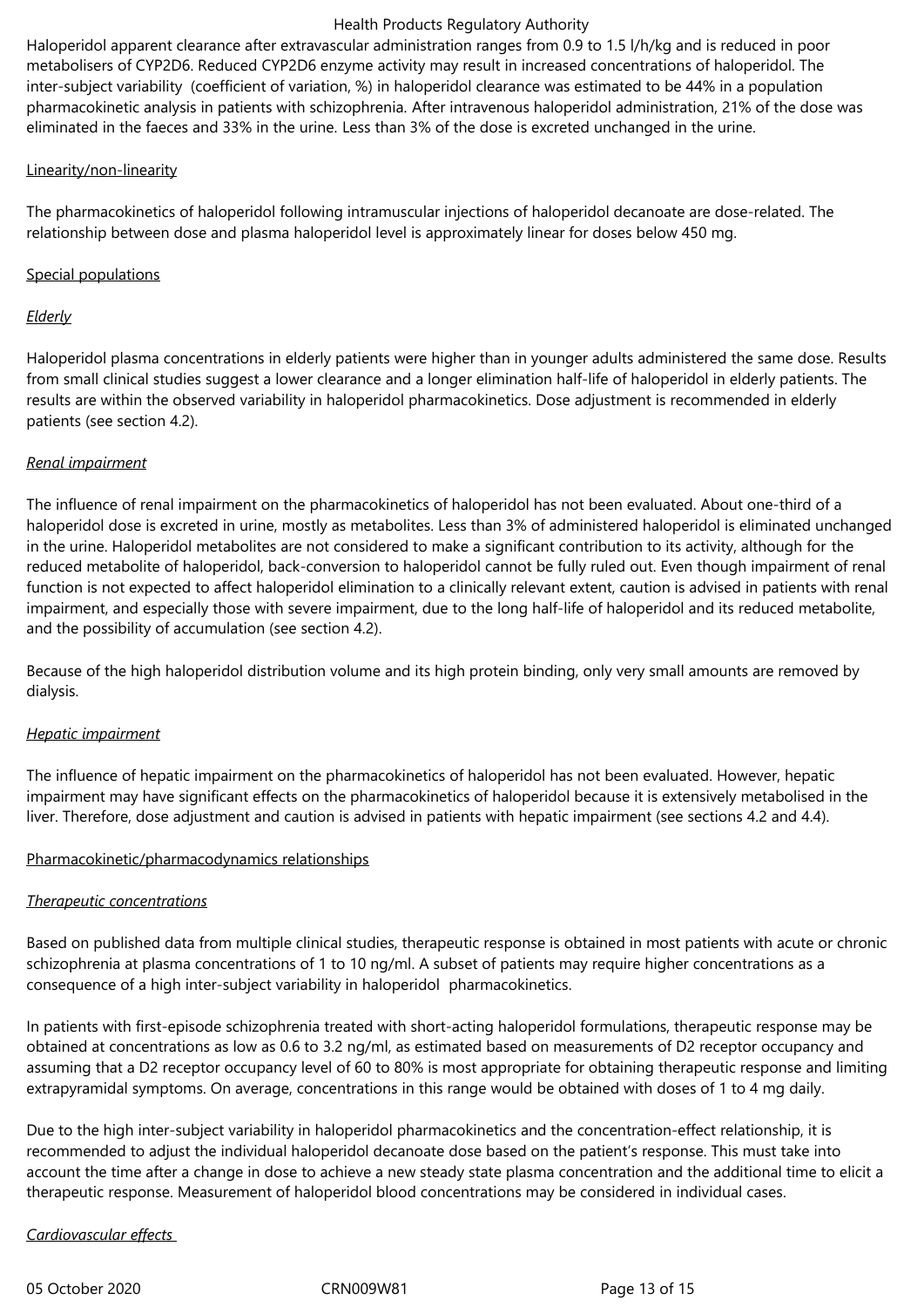The risk of QTc prolongation increases with haloperidol dose and with haloperidol plasma concentrations.

#### *Extrapyramidal symptoms*

Extrapyramidal symptoms can occur within the therapeutic range, although the frequency is usually higher with doses producing higher than therapeutic concentrations.

## **5.3 Preclinical safety data**

Non-clinical data reveal no special hazards for humans based on conventional studies of local tolerability, repeat dose toxicity and genotoxicity. In rodents, haloperidol administration showed a decrease in fertility, limited teratogenicity as well as embryo‑toxic effects.

In a carcinogenicity study of haloperidol, dose-dependent increases in pituitary gland adenomas and mammary gland carcinomas were seen infemale mice. These tumours may be caused by prolonged dopamine D2 antagonism and hyperprolactinaemia. The relevance of these tumour findings in rodents in terms of human risk is unknown.

Haloperidol has been shown to block the cardiac hERG channel in several published studies *in vitro*. In a number of *in vivo* studies, intravenous administration of haloperidol in some animal models has caused significant QTc prolongation at doses around 0.3 mg/kg, producing  $C_{\text{max}}$  plasma levels at least 7 to 14 times higher than the therapeutic plasma concentrations of 1 to 10 ng/ml that were effective in the majority of patients in clinical studies. These intravenous doses, which prolonged QTc, did not cause arrhythmias. In some animal studies, higher intravenous haloperidol doses of 1 mg/kg or greater caused QTc prolongation and/or ventricular arrhythmias at C<sub>max</sub> plasma levels at least 38 to 137 times higher than the therapeutic plasma concentrations that were effective in the majority of patients in clinical studies.

## **6 PHARMACEUTICAL PARTICULARS**

## **6.1 List of excipients**

Benzyl alcohol, sesame oil

#### **6.2 Incompatibilities**

Not applicable

#### **6.3 Shelf life**

3 years.

#### **6.4 Special precautions for storage**

Store in the original package to protect from light. This medicinal product does not require any special temperature storage conditions.

#### **6.5 Nature and contents of container**

1 ml or 3 ml of solution in an amber glass ampoule.

1 ml ampoules: Packs of 1, 3 or 5 ampoules. 3 ml ampoules: Packs of 1 or 5 ampoules; multipacks containing 50 (10 packs of 5) ampoules.

Not all pack sizes may be marketed